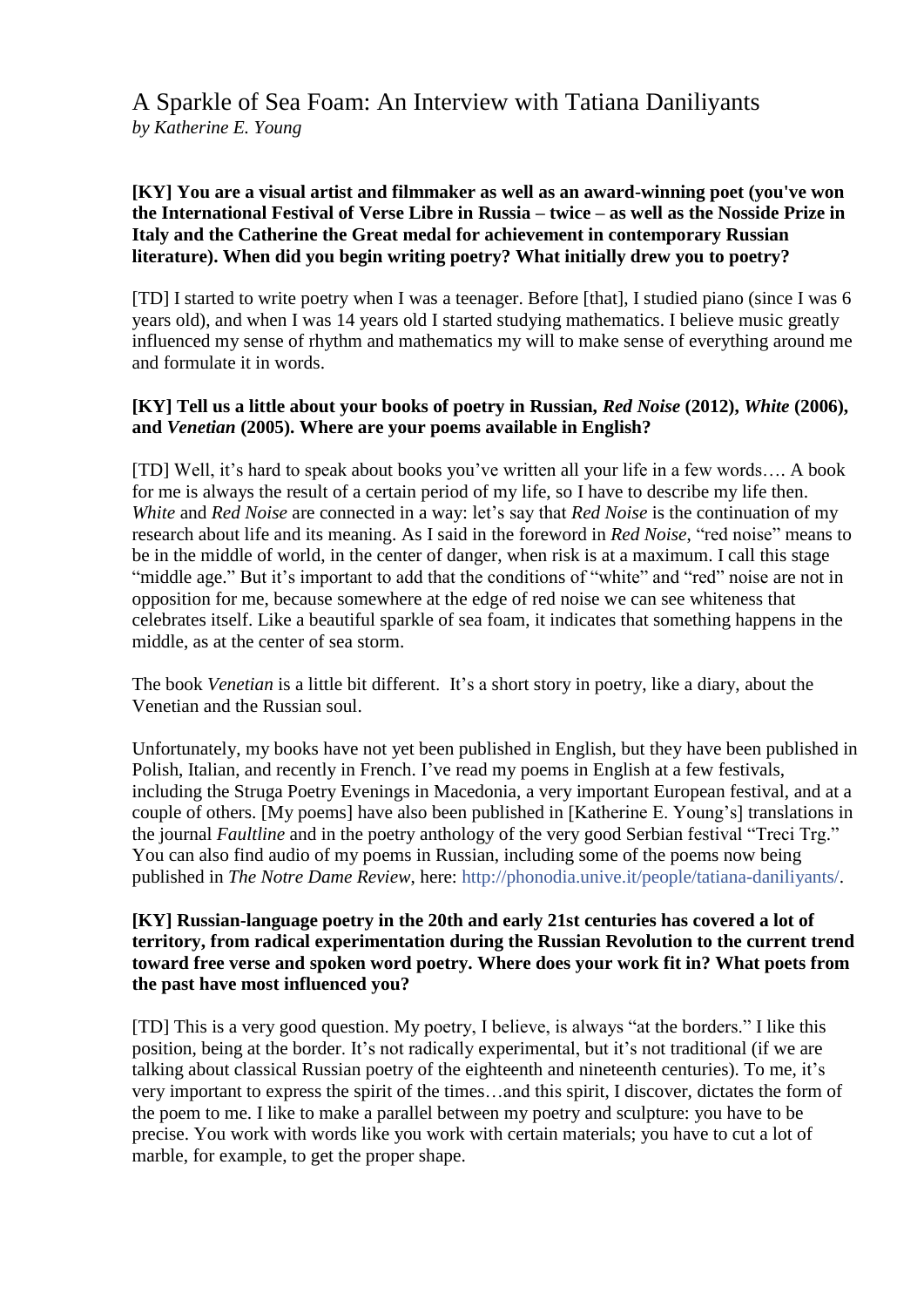[As for] poets who influenced me…not so many. Gennady Aygi, for one. A great poet. Can't remember more.

# **[KY] Please talk about your affinity for the late Chuvash poet Gennady Aygi, whom English-language readers know -- if they know him at all -- through the translations of his friend, Peter France.**

I know that Peter France translated Aygi and was a friend of Aygi's until the end. With regard to any affinity, I would say it lies more in the similarity of our ways of thinking than in our ways of writing poetry. I met [Aygi] when I was in my early twenties, in the middle of the 1990s. At that age it's very important to meet open-minded people similar to you but with more experience: Aygi was this person for me. I like the sense of freedom in Aygi's poetry and essays, his "poetical brief": the rhythm and flow of his poetry…so natural and organic.

# **[KY] You are fluent in both English and Italian. Do you read English- or Italian-language poetry? Are there poets in either group that you particularly admire, either from the past or among contemporary writers? How have they influenced your own poetry?**

[TD] Well, I do read Italian- and English-speaking poets. And I participate in international festivals of poetry, I meet my colleagues. We all unconsciously influence each other, even if we don't notice it, and some of our colleagues inspire us. My recent discovery is Norwegian poet Odeveig Klyve. She does things that move me. And – this is very important to me – she does them in a very compact, concentrated way in terms of form. Magically.

### **[KY] Anyone who follows your work knows of your passion for Venice and all things Italian. Tell us a little about your love affair with that city.**

[TD] Well. Venice is the Universe. A territory of beauty and peace. A unique combination. That's what we all need, isn't it?

# **[KY] Please talk about how your creative work slips from medium to medium, from the visual and cinematic to the poetic, and how unique that makes you among Russian poets.**

[TD] It's really hard for me to answer this question…I don't know. I'm very open to the world, in a very generic and very detailed way. All my senses are open for my personal understanding of the world. Sometimes ideas come as an image, sometimes as words. Film is always a challenge because it requires money and collaboration with many, many people….

About uniqueness, I don't know. I don't think much about it. In all these fields, I prefer to express myself to the maximum. It's very important to be professional in each field and grow up in each, to develop yourself in each. And I always try to separate these three media from each other, not mix them together. The exception is my "poetry in video" project: two poems realized in video that I made especially for the Nosside Poetry Prize. People said it was interesting. Ok, but, again, I don't really want to mix these things too much. For me, it's very important to be unique in each medium you work in, without using the excuse that you're also involved in another medium. To get the best personal result you can in each medium you work with: this is really important.

# **[KY] What are you working on now? What should we expect next from you?**